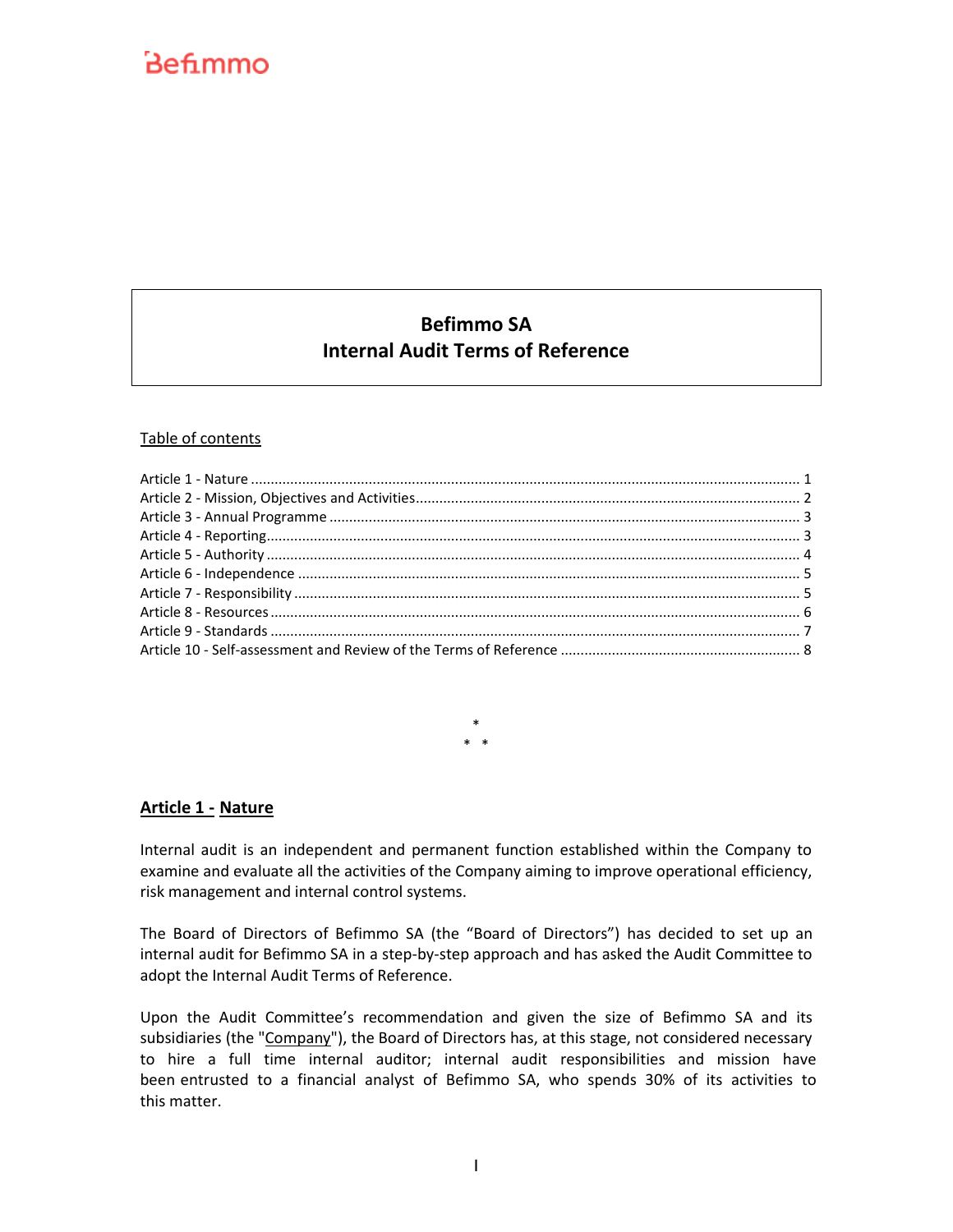For the realisation of the internal audit of financial processes in which the financial analyst participates within the framework of its other appointments, Befimmo calls upon a third party (from outside the Company) who ensures its internal audit (external).

The Audit Committee has adopted these Terms of Reference which define and establish the rules applicable to the internal audit.

# <span id="page-1-0"></span>**Article 2 - Mission, Objectives and Activities**

Internal audit's prime objective is to examine and evaluate whether the Company's framework of the internal control process, is adequate and functioning properly and effectively.

Its secondary objective is to advise and assist the Audit Committee and the Chief Executive Officer in the effective execution of their responsibilities related to internal control, by providing them with independent, objective and impartial information, analyses, assessments, recommendations and counsel concerning the Company's activities reviewed. The internal audit may also provide assistance to the Board of Directors in the execution of its responsibilities related to the internal control.

The internal control encompass all policies, processes, practices and procedures established by the Executive Officers, the Audit Committee or the Board of Directors to provide reasonable assurance that:

- risk exposure is identified and adequately monitored and managed;
- resources are acquired economically, safeguarded adequately and used efficiently;
- significant financial and managerial information is accurate, relevant, timely and reliable;
- there is an adequate level of compliance with approved policies, standards and procedures and with applicable laws and regulations.

In order to fulfill its mission and objectives, internal audit's scope of work includes:

- the examination and evaluation of the adequacy and effectiveness of the internal control systems at various operations and activities of the Company;
- the review of financial and managerial information systems;
- the review of the accuracy and reliability of the Company's accounting records and financial reports;
- the testing of both transactions and functioning of specific internal control procedures at various departments of the Company;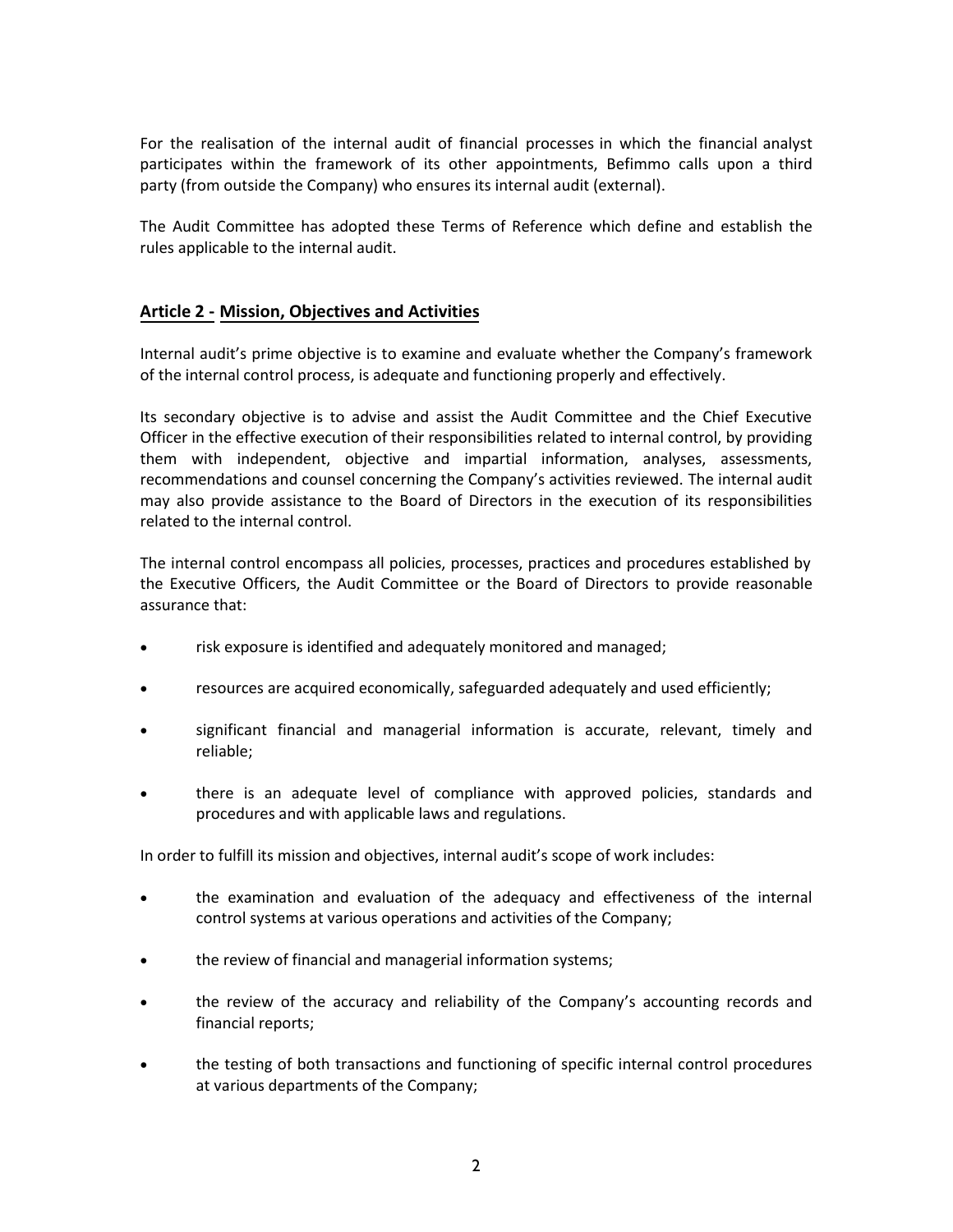- the evaluation of adherence to legal and regulatory requirements and to approved policies, standards and procedures;
- evaluating the effectiveness of existing policies, standards and procedures and giving recommendations for improvements;
- identifying opportunities for cost savings and making recommendations for improving cost efficiencies;
- examining that the Company's resources are acquired economically, used efficiently and safeguarded adequately;
- conducting special projects or investigations at the request of the Executive Officers, the Audit Committee or the Board of Directors;
- assisting in coordinating the internal and external efforts with regard to the annual audit conducted by the external auditors, as well as other special projects relating to internal controls;
- being kept informed of all requests by third parties to audit activities, functions, transactions, etc. of the Company; in addition, the Internal Auditor is to receive a copy of all audit correspondence issued upon completion of each third party review;
- assessing the action taken by the Executive Officers, the Audit Committee or the Board of Directors to remedy to reported deficient conditions and continuing reviews until there has been a satisfactory resolution of the matter.

In accordance with the other rules adopted by the Company, such as the Code of Ethics, the Internal Auditor must be notified immediately when any fraud, misappropriation or infringement of internal rules adopted by the Company or of laws or regulations is suspected. The Internal Auditor verifies that the necessary audit or investigation is conducted to resolve the issue.

# <span id="page-2-0"></span>**Article 3 - Annual Programme**

Each year, the Annual Program is adopted by the Internal Auditor, in conjunction with the Executive Officers, and approved by the Audit Committee.

The Annual Program defines the strategy, objectives, scope, time schedule and resources of the internal audit.

# <span id="page-2-1"></span>**Article 4 - Reporting**

4.1. The Internal Auditor issues an internal audit summary report (the "Summary Report") for every review performed.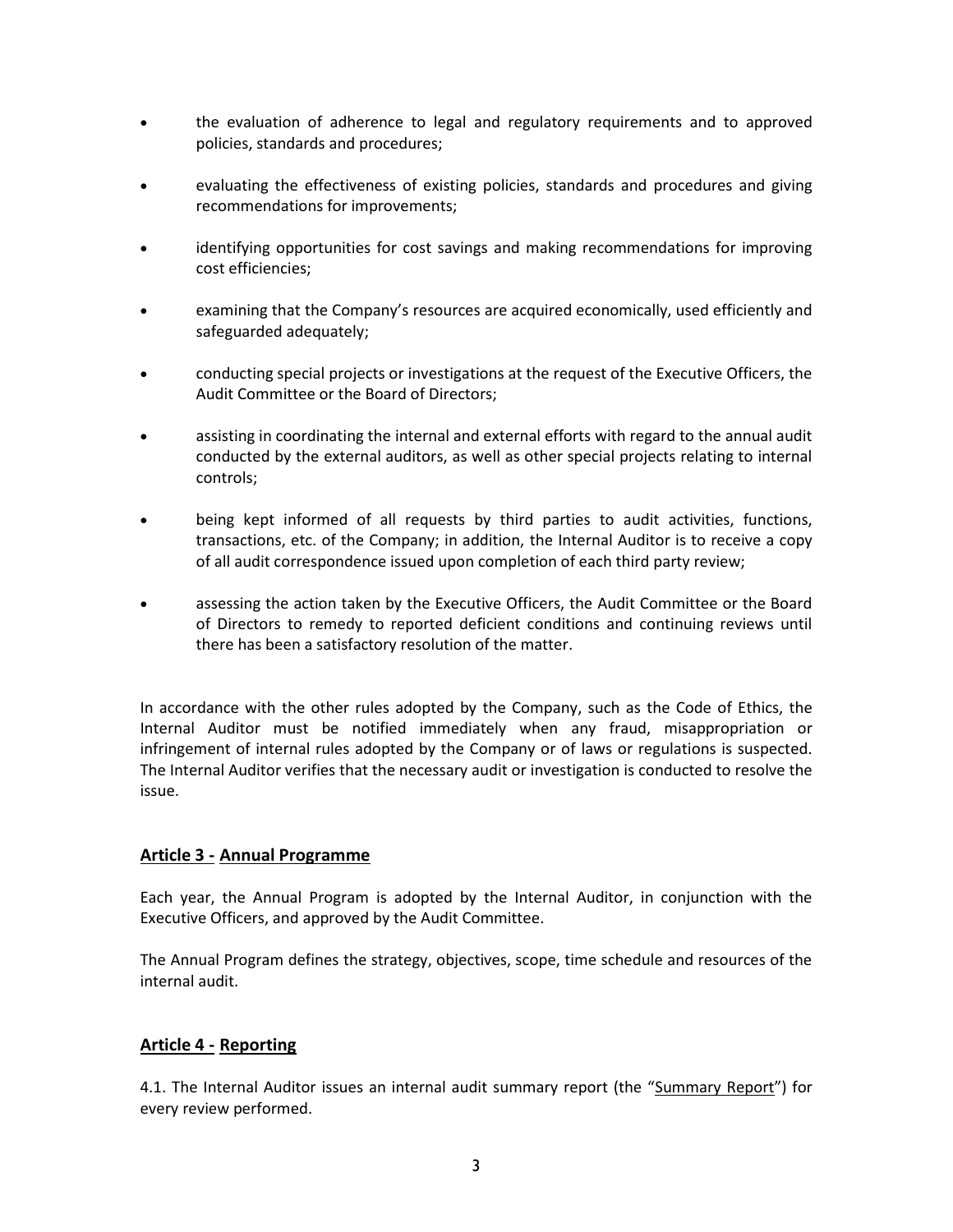Each Summary Report contains at least:

- the scope of the review;
- relevant administrative information (i.e. title of the review, area under review, reviewer, date of the review);
- a grading of the issues/findings raised (i.e. significant, important and minor);
- a summary of the issues/findings that arose during the review, together with appropriate recommendations and management actions.

Before the Summary Report is issued, the draft is discussed with the manager of the audited department and the Executive Officers.

When they are issued, the Summary Reports are submitted to the Audit Committee which examines those Reports. On request of the Audit Committee, the Internal Auditor provides with additional information.

The status of issues/findings previously reported to the Audit Committee will be reported at each Audit Committee meeting, until there has been a satisfactory resolution of the matter.

4.2. The Internal Auditor maintains a register of issues/findings raised during each audit review. The resolution of these will be monitored and, if required, reviews may be scheduled to follow up on the closure of issues.

4.3. The Internal Auditor reports to the Audit Committee, on a quarterly basis, on the status and results of the Annual Programs.

# <span id="page-3-0"></span>**Article 5 - Authority**

In accomplishing his activities, the Internal Auditor has full, free, and unrestricted access to all Company's departments, activities, records, information, properties and personnel, relevant to the performance of the internal audit. All information obtained is to be maintained in a confidential manner. The Internal Auditor is authorised to communicate directly and on his own initiative to the Executive Officers, and the members of the Audit Committee.

In the framework of his Annual Program, the Internal Auditor exercises his mission on his own initiative in all departments and functions of the Company.

The Internal Auditor is authorised to:

- apply the techniques required to accomplish his mission and objective, in accordance with the Internal Audit Terms of Reference and the Annual Program;
- obtain the necessary assistance of appropriate personnel of the Company;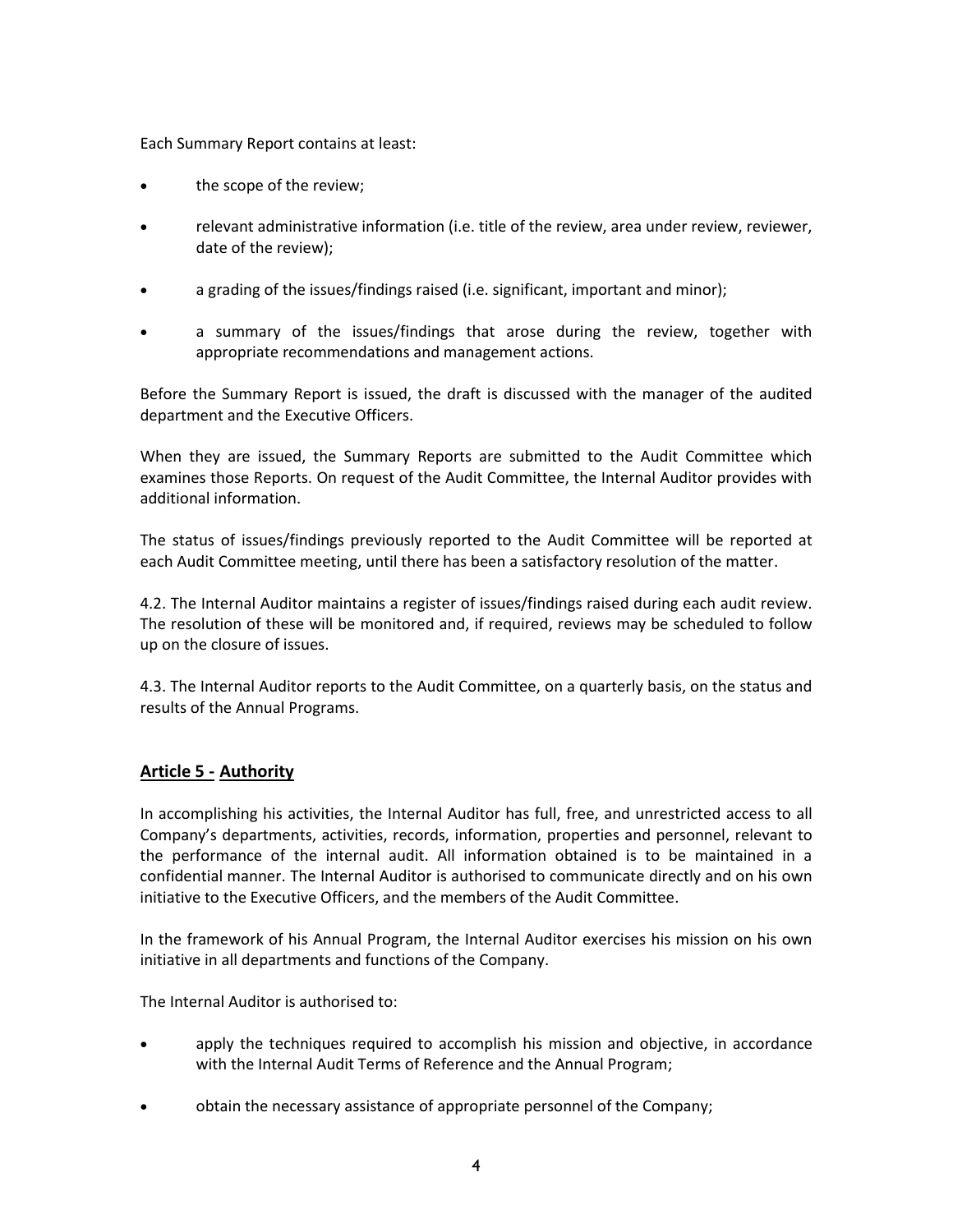- obtain the necessary assistance of the outsourced internal auditor;
- obtain assistance of specialists/professionals where considered necessary from within or outside the Company.

#### <span id="page-4-0"></span>**Article 6 - Independence**

The Internal Auditor must be independent of the activities and processes he assesses, in order to ensure he is able to perform his duties in an objective manner and provide impartial assessments and advices to the Executive Officers, the Audit Committee and the Board of Directors.

In order to maintain his independence, the Internal Auditor shall be independent of the activities and operations audited and from the everyday internal control process; particularly, he is not authorised to:

- perform any operational duties that might be in conflict with his responsibilities as Internal Auditor;
- initiate or approve transactions external to internal audit;
- direct the activities of any employee of the Company who is not employed by internal audit;
- engage in any other activity which could compromise his objectivity or independence.

In order to ensure the independence of the Internal Auditor, the internal audit of operational processes in which the Internal Auditor is involved is audited by another person (the outsourced internal auditor).

It is the responsibility of the Internal Auditor to communicate to the Audit Committee any perceived or potential conflicts of interests that may compromise the objectivity or independence of internal audit.

# <span id="page-4-1"></span>**Article 7 - Responsibility**

The Internal Auditor has neither direct responsibilities for, nor authority over, any of the activities or transactions that he reviews.

In his function, the Internal Auditor reports directly to the CEO and the president of the audit committee.

The Internal Auditor has responsibility to: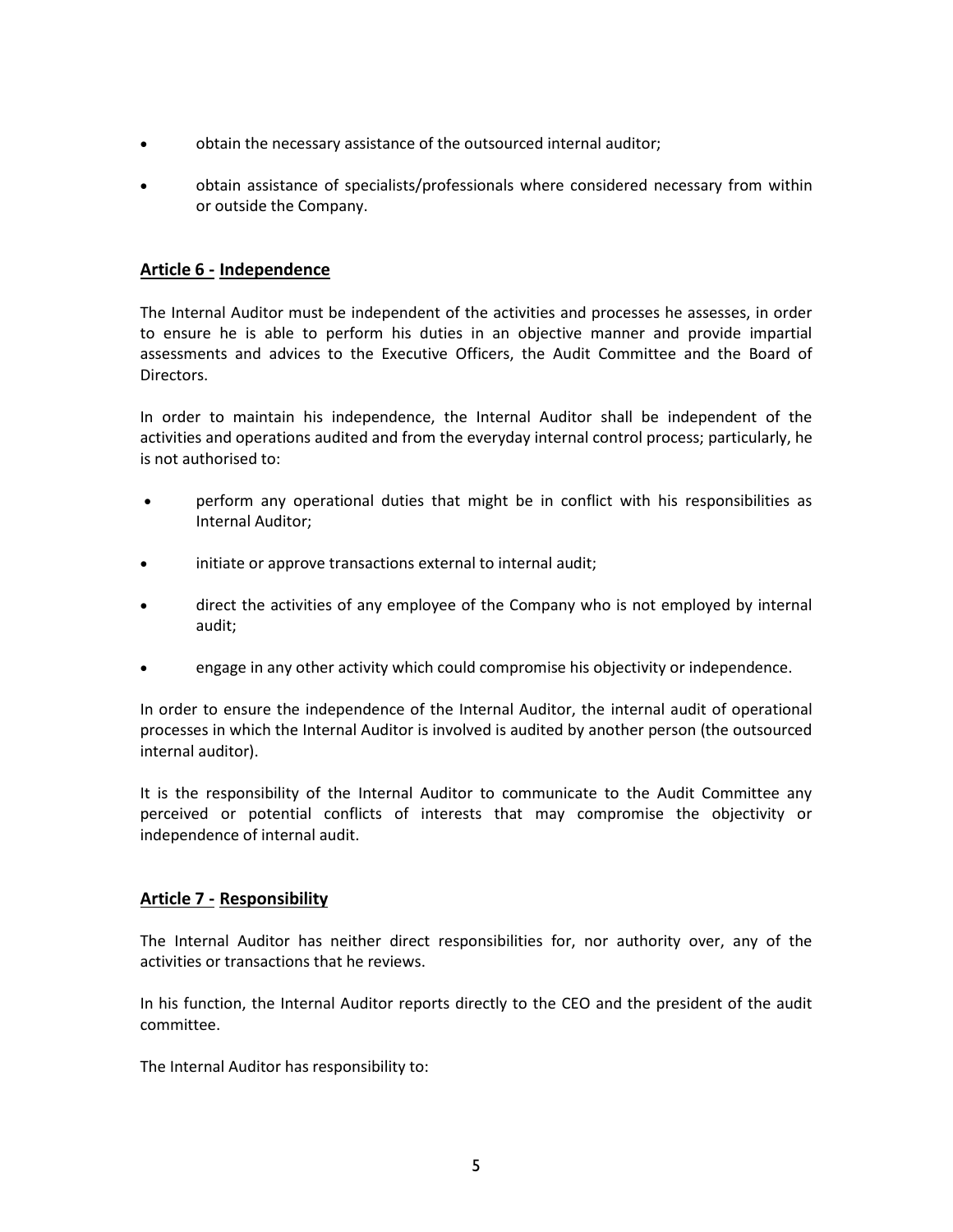- implement the Annual Program, including as appropriate any special tasks or projects requested by the Audit Committee, the Chief Executive Officer or the Board of Directors;
- issue reports summarizing results of internal audit activities and achievement of the Annual Program;
- keep the Audit Committee informed of emerging trends and developments in internal auditing practices and give recommendations for necessary revisions in Internal Audit Terms of Reference; provide a list of significant measurement goals and results to the Audit Committee;
- ensure that the internal audit complies with internal auditing standards and best practices;
- exercise due professional care in carrying out audit assignments;
- maintain integrity and objectivity.

The internal audit process, however, does not relieve the Audit Committee, the Executive Officers and the Board of Directors of their responsibility for the maintenance and improvement of controls in their respective areas.

The performance of the Internal Auditor is annually evaluated by the Audit Committee.

# <span id="page-5-0"></span>**Article 8 - Resources**

The allocation of the internal audit's resources is based on the Annual Program that takes into account:

- qualitative risk assessments of operations performed in consultation with the Executive Officers;
- strategy and business objectives;
- any special tasks or projects requested by the Executive Officers, the Audit Committee or the Board of Directors;
- discussion with and input from the Executive Officers;
- discussion with and input from the Company's external auditor.

Some examples of the factors considered in assessing risk exposure are:

- the adequacy of risk management practices within the Company generally;
- the extent of compliance with, relevance of, and financial effect of established policies, plans, procedures, laws and regulations;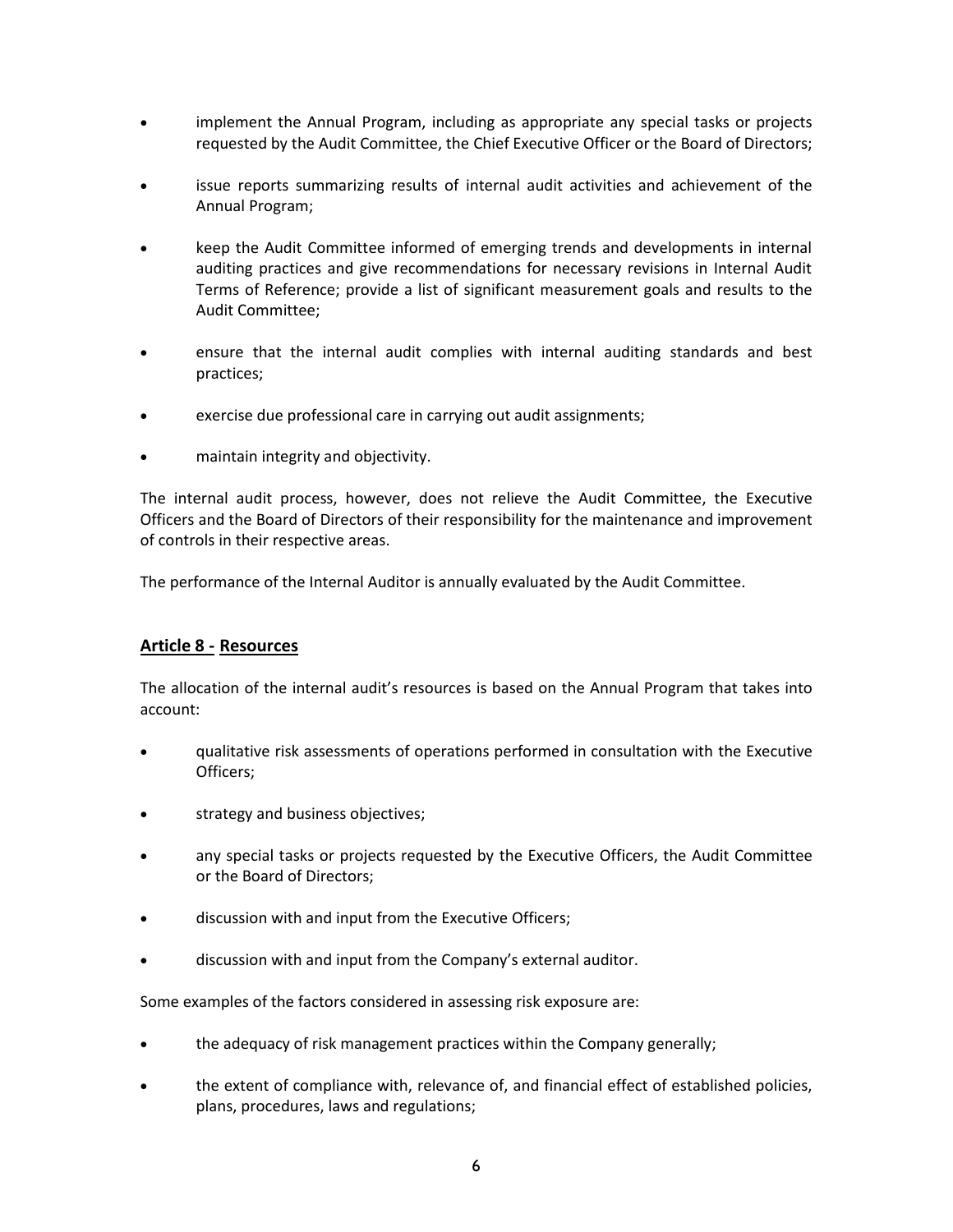- the extent to which resources and interests are accounted for and safeguarded from losses of all kinds, such as inefficient administration, poor value for money or fraud;
- the suitability, reliability and integrity of financial and other managerial information and the means used to identify, measure, classify and report such information;
- the security and integrity of information systems, including systems under development, to ensure that controls over data processing and associated operational procedures offer adequate protection against error, fraud and loss;
- the follow-up actions taken to remedy previously identified significant risk and internal control exposures.

# <span id="page-6-0"></span>**Article 9 - Standards**

The Internal Auditor is expected to promote the highest possible professional standards and service levels. In doing so, he will have regard to:

- internal audit procedures and standards applicable to the Company;
- the Standards for the Professional Practice of Internal Auditing issued by the Institute of Internal Auditors;
- any other standards relevant to the maintenance of his professional standing and compatible with the present Terms of Reference and the standards mentioned above.

In addition, the Internal Auditor is expected to:

- have a sufficient knowledge of transactions such as those realized by the Company;
- remain informed about significant issues affecting or likely to affect those transactions and be responsive to changing organizational needs;
- maintain his technical competence and build on his professional qualifications and skills through continuing education, which may include membership and participation in professional bodies, participation in research projects and attendance at relevant conferences, seminars, external courses and in-house training programs;
- exercise honesty, objectivity and discipline in the performance of his duties and responsibilities;
- maintain a healthy level of professional skepticism;
- maintain his independence and objectivity;